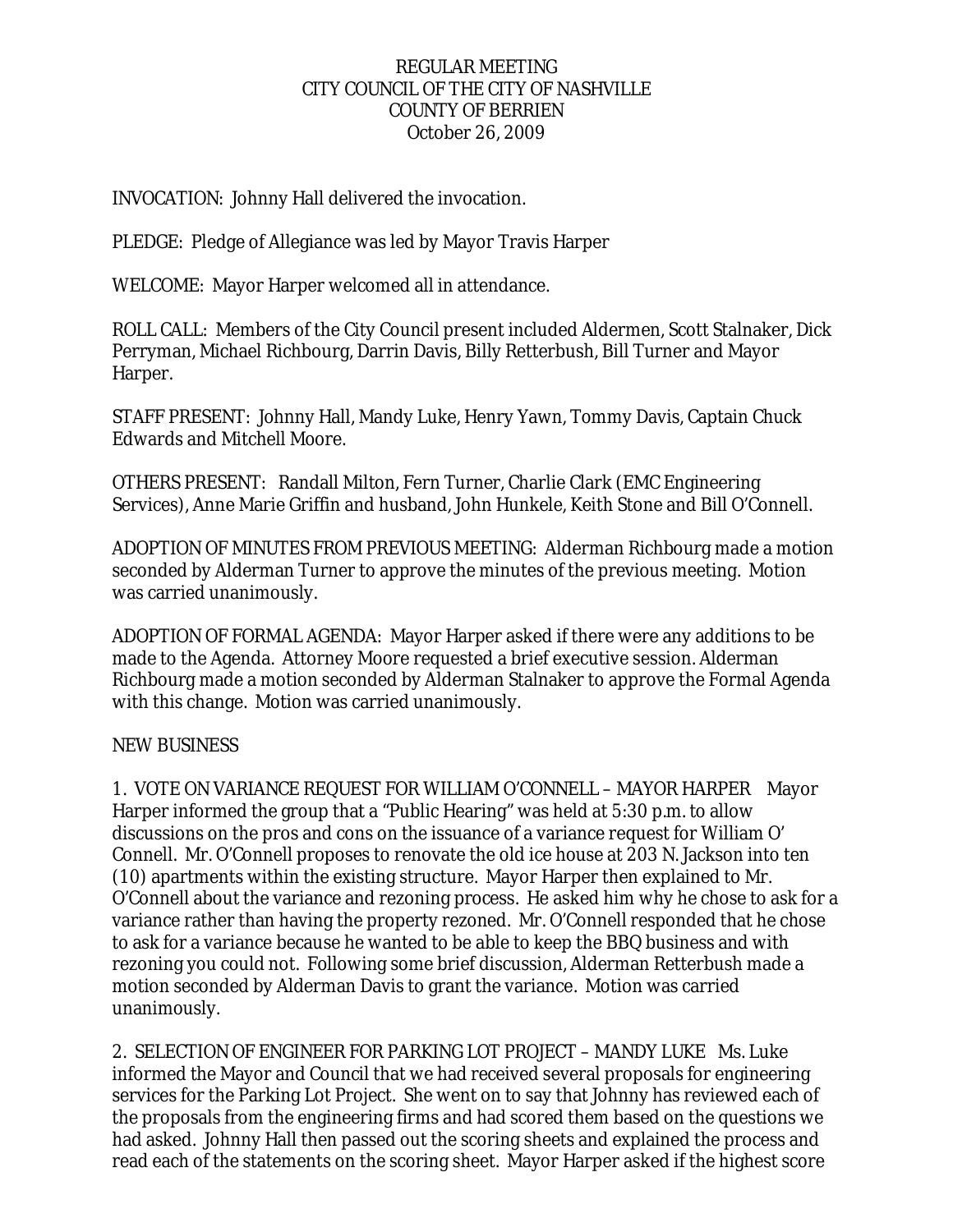was the best. The response was yes. Statewide Engineering out of Douglas, Georgia received the highest score and also had the lowest bid. Following this, Alderman Perryman made a motion seconded by Alderman Richbourg to select Statewide Engineering out of Douglas, Ga. to do the engineering work on the Parking Lot Project. Motion was carried unanimously.

3. ADOPT RESOLUTION ON GATEWAY GRANT PROJECT – ATTORNEY MOORE Attorney Moore explained to the Mayor and Council that the Gateway Project is a project that Crissy Staley of the Chamber of Commerce has been working on. He went on to explain this project will be paid for with a grant from the Georgia Transportation Enhancement. The City needs to adopt a resolution approving the application of the grant. Attorney Moore stated that the Chamber of Commerce will enter into a Memorandum of Understanding with Georgia Transportation. He added the City will need to enter into an agreement for the maintenance of the site. Alderman Perryman informed the group that this will be a beautification project for the City Limits' entrance on 129 North. He further informed the group that the grant is for \$50,000.00. He stated that Crissy wanted to be here but was unable to be due to prior commitment. It was noted that there will be no matching funds with this grant. It was also noted that this entrance was chosen because it has the most traffic. The deadline for submitting the grant is October 31st. Following these statements Alderman Retterbush made a motion seconded by Alderman Stalnaker to adopt the Resolution. Motion was carried unanimously. Attorney Moore remarked that he had revised the original Resolution the Chamber had brought because it was a little ambiguous. He read the portion pertaining to the maintenance agreement. He told the group that it is his understanding that the Memorandum of Understanding has to be signed by the applicant and Department of Transportation. Following some discussion concerning the Memorandum of Understanding, Alderman Perryman made a motion that since time is of essence that the City enter into a Memorandum of Understanding should it become necessary. Alderman Richbourg seconded the motion. Motion was carried unanimously.

### REPORTS

4. CITY MANAGER/FINANCE DIRECTOR'S REPORT – MANDY LUKE Ms. Luke reported to the Mayor and Council that the City auditors are here and that they came last Thursday. She indicated that they will be here probably another week or so. She also reported that the City property taxes have gone out. She then listed all of the items we currently now have on the new system. She added that she hopes to have everything on the new system by the end of November.

Ms. Luke informed the group that she was contacted by Ms. Anne Marie Griffin in regards to her driveway. She stated she was asked by Ms. Griffin to bring this matter to the Mayor and Council's attention. Mayor Harper asked Ms. Griffin if she would like to address the Council concerning this matter. Ms. Griffin addressed the Council by stating that the City took up a perfectly good driveway and when it was replaced it doesn't look the way it did before it was taken up. She added it needs to be fixed. There was some question about if the driveway had been sealed coated. Ms. Griffin commented that the driveway was perfectly flat before and now it has a big dip in it. She explained that she is trying to sell the house and this problem needs to be fixed. Tommy Davis explained to the group that he had nothing to do with the tearing up the driveway but he tried to repair it the best he could with the equipment he has. There was some discussion concerning the type of roller the City has which is real small so therefore it doesn't do the best job. Mr. Davis stated he had talked with Ms. Griffin on different occasions but had not heard back from her so he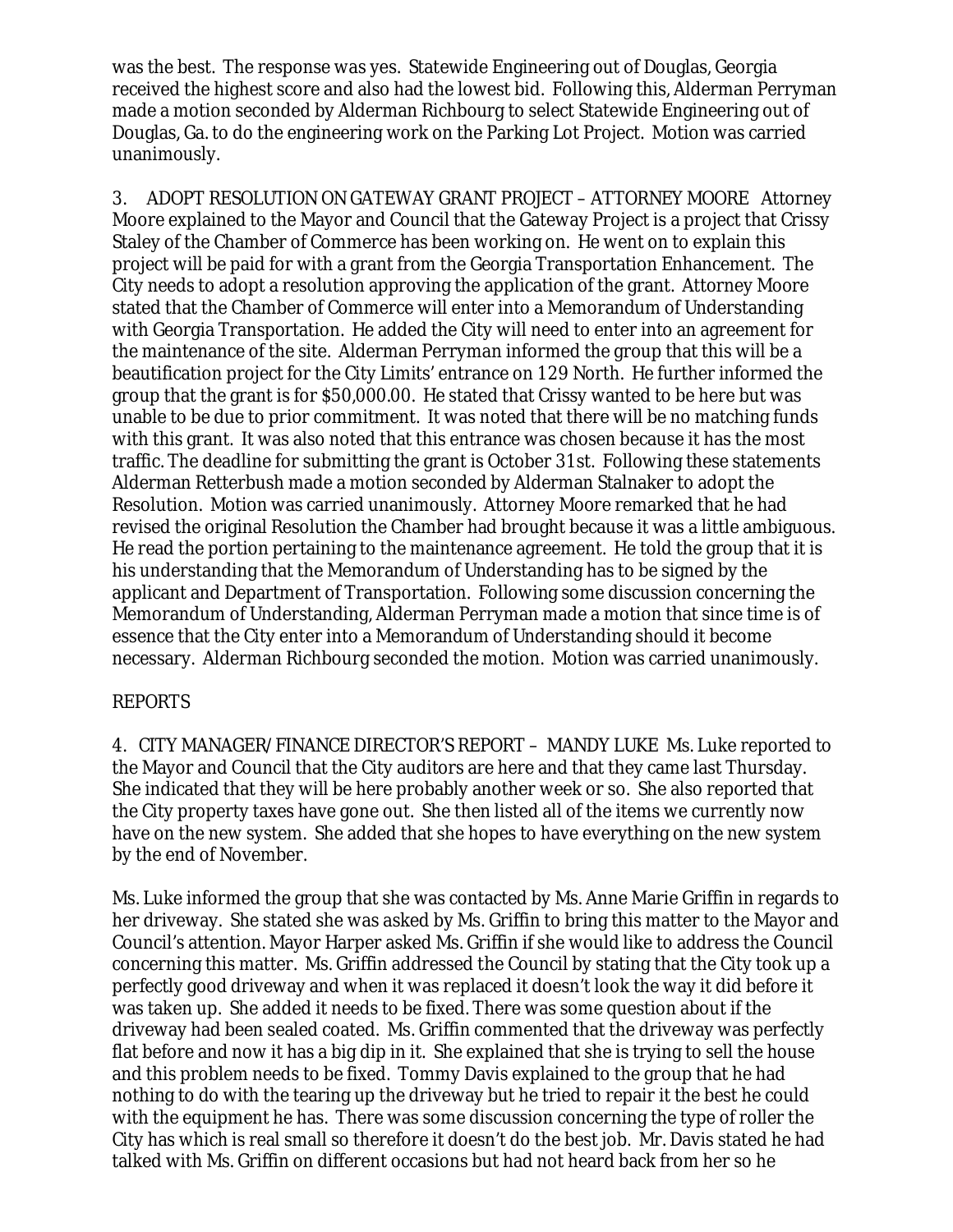assumed everything was okay. Mr. Henry Yawn presented some pictures he had taken of the driveway after it was done. The Mayor and Council reviewed the pictures in order to get a better understanding of the problem. There was a discussion on various ways the problem could be fixed. Alderman Perryman recommended that each of the Council need to go out there and personally see what the problem is so we will know what we are dealing with. He commented that he had recently voted on something without really knowing the full scope of the situation so he wants to go and see it. Alderman Richbourg commented that the situation needs to be made right. Mayor Harper asked Mr. Davis what was used to fix the driveway. Mr. Davis responded that cold patch was used. There was some discussion on how much of this material it would take to fill in and get it level. It was stated that this way would not cost as much as resurfacing. Alderman Richbourg recommended that the Council go individually and look at the situation and then they could decide whether the City needs to take bids on resurfacing or if it can be patched. They told Ms. Griffin this item would be put on the Agenda for the next meeting. Following this the Council thanked the Griffins for coming.

5. CITY ATTORNEY'S REPORT Attorney Moore stated he has nothing to report but would address some issues in the executive session.

### 6. DEPARTMENT HEADS' REPORT

Captain Chuck Edwards informed the Mayor and Council that Ms. Luke had gave him a letter from Ford Motor Company in regards to the paint peeling on the Police vehicles. He remarked the letter stated that the Performance White or Vibrant White paint on the vehicles may not have been applied properly and may peel on the upper horizontal surface due the excessive heat and sunlight exposure experienced in police or law enforcement service. The letter went on to say that in the interest of customer satisfaction, Ford Motor Company is extending the coverage of the white paint for peeling on the upper horizontal surfaces for 4 years from the vehicle warranty start date, regardless of mileage. The letter also stated if your vehicle has already exceeded the time limit listed above, this coverage will last through January 31, 2010. Captain Edwards stated that the letter also states that if we have previously paid to repaint any surfaces because of the peeling we may be eligible for a refund or comparable quality fleet car. He added that if we get either we are talking roughly \$3,500.00. He stated he is still working the package up and will be contacting Ford Motor Company.

Captain Edwards gave an update on the breaking and entering of local businesses. He said he believes they have the individual in custody who has burglarized four (4) businesses and the cutting of wires on burglar alarms and security cameras in five (5) businesses. He added he also believes there is another individual involved with these incidents.

Captain Edwards called attention to the insert in the Agenda Packet pertaining to traffic congestion during school zone hours. After some explanation and discussion on the problem, Attorney Moore informed the group that the City is going to have to amend the Ordinance. He stated we have a process we have to go through before this can become effective. He remarked that this could be considered as the first reading of the Ordinance. Attorney Moore talked about making a change in section (c) where it states long term temporary. He said there should be a comma between term and temporary. There was discussion on changing certain intersections during the school zone hours because of the traffic congestion being created by motorists turning. There was also discussion regarding the restriction of traffic for seasonal or temporary events such as parades. Captain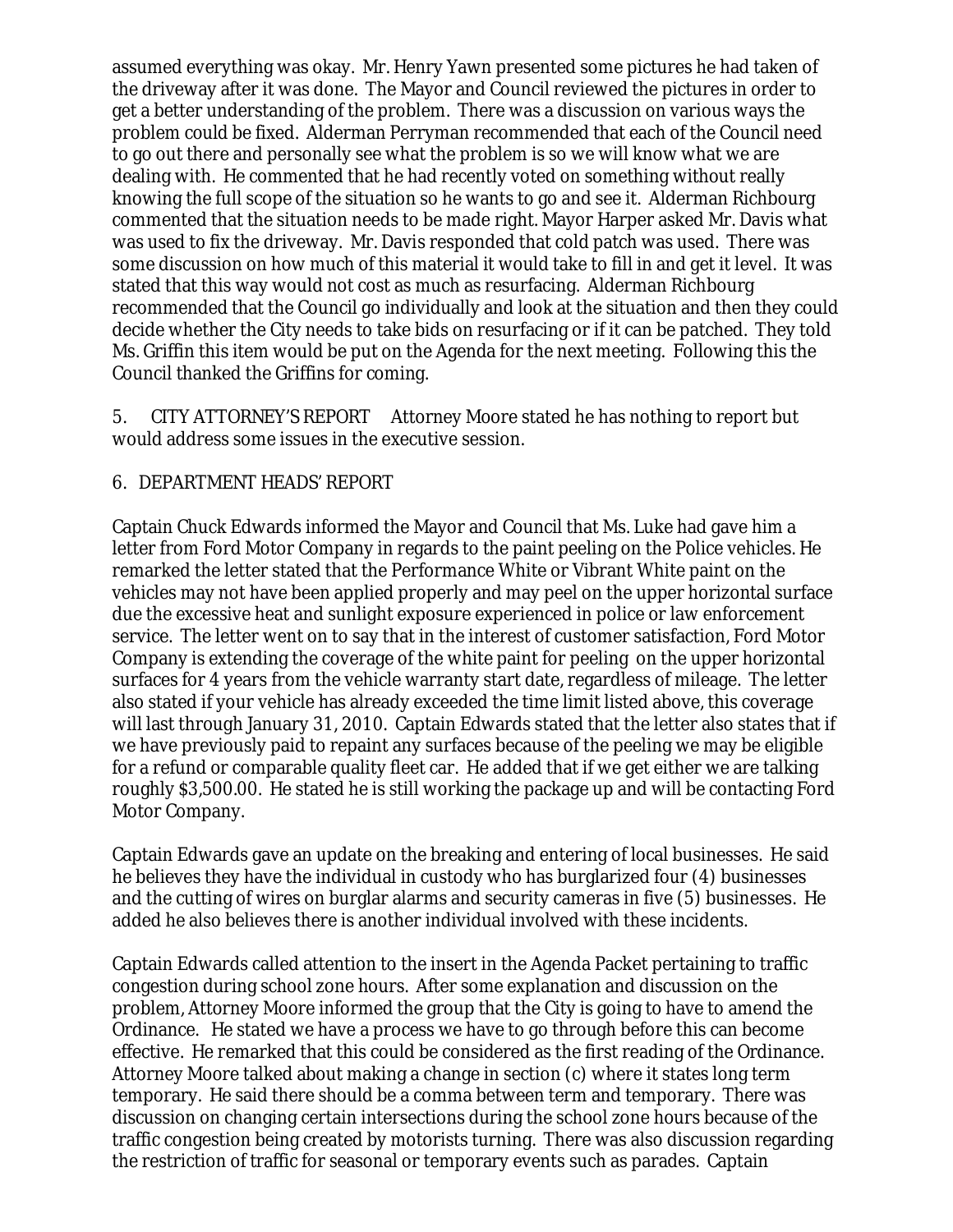Edwards noted there is already a section in the City Ordinance that addresses parades. Attorney Moore told the group that he will draft up an ordinance and have the second reading at the next Council Meeting. There was some discussion about handling the situation differently should it be an emergency. Attorney Moore asked Captain Edwards if this situation would be considered an emergency. Captain Edwards responded that it would not. Alderman Richbourg read the intersections involved in stopping turning during the school zone hours. Captain Edwards explained to the group that this will alleviate the congestion problem.

# PUBLIC COMMENTS/GENERAL COMMENTS FROM COUNCIL

John Hunkele of Coastal Engineering told the group he is here in hopes of getting Ms. Luke's signature on the GEFA loan. He stated that he needs electronic copies of the City's audit for years 2005, 2006, 2007 and 2008. He told the group he will also be submitting the similar information to USDA.

Alderman Davis asked Ms. Griffin if both sides of the driveway are involved. Ms. Griffin responded yes.

Mayor Harper informed the group that he was contacted by Steven Mathis of the Board of Education about the possibility of the City using the playground at the old primary school as a park. He stated the Board could not deed it to the City but we would be responsible for maintenance of that area. He said the playground is the one located nearest the Adel Highway. Mayor Harper told the group that Board wanted to know if the City would be interested in doing this. There was some question as to if this would be a long term lease. Alderman Perryman remarked that the City needs to look at it and see what it would take to get it ready for the public to use. There was some discussion about fencing for safety reasons because of it being located so near to a busy highway. Mayor Harper stated that Mr. Mathis had mentioned putting up a gate and a fence but didn't mention a cost. Alderman Perryman remarked that he is interested in exploring the possibility.

Alderman Retterbush reminded everyone regarding the early voting until Friday, October 30th.

### EXECUTIVE SESSION

Alderman Richbourg made a motion seconded by Alderman Stalnaker to go into executive session at 6:49 p.m. Motion was carried unanimously.

Alderman Richbourg made a motion seconded by Alderman Turner to come out of executive session at 7:04 p.m. Motion was carried unanimously.

### REGULAR SESSION RECONVENED

Alderman Stalnaker made a motion seconded by Alderman Richbourg for Attorney Moore to proceed with the real estate project. Motion was carried unanimously.

ADJOURNMENT: There being no further business to discuss, Alderman Turner made a motion seconded by Alderman Stalnaker to adjourn. The motion was carried unanimously. Meeting was officially adjourned at 7:05 p.m.